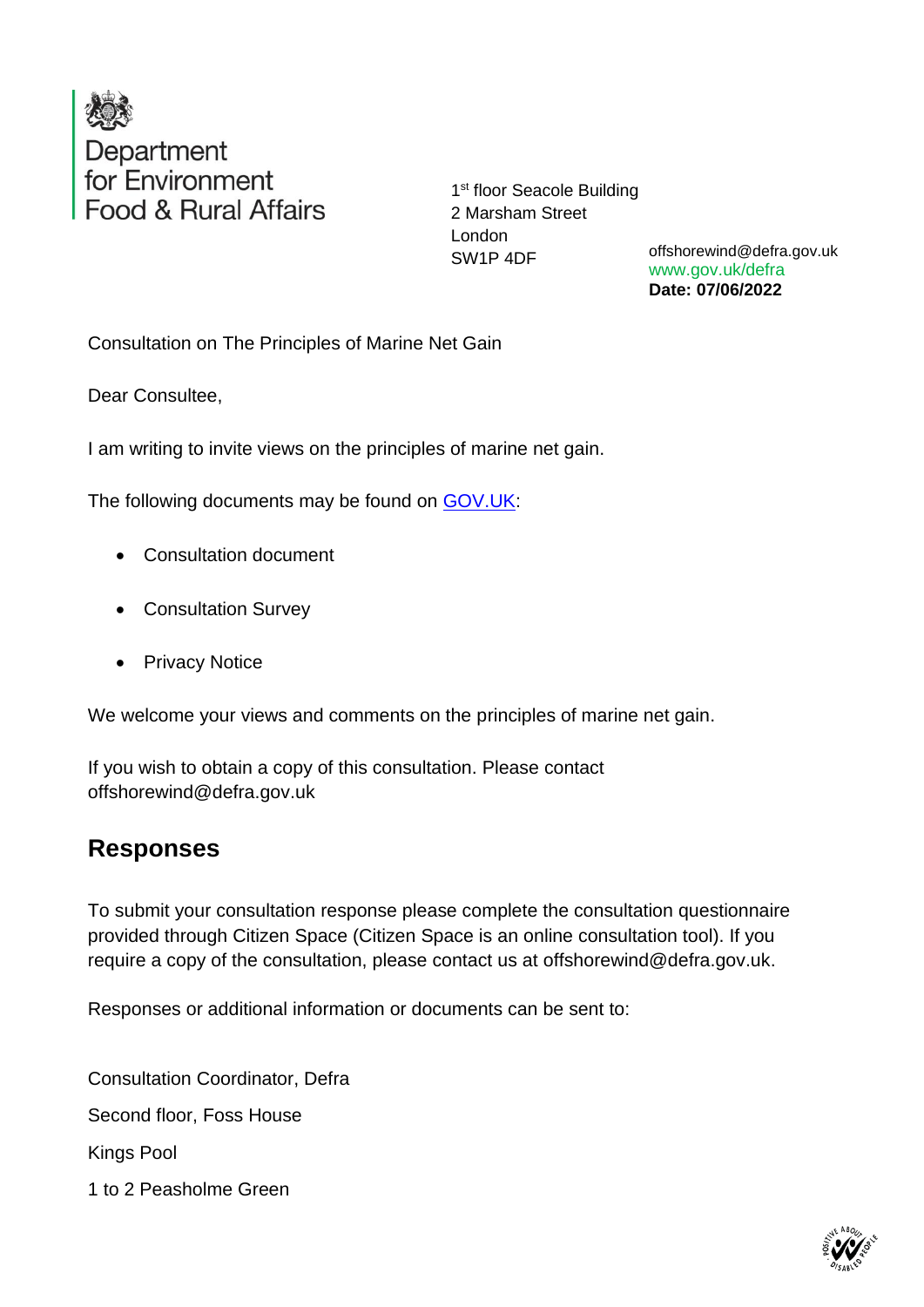York YO1 7PX

## **Confidentiality and data protection**

Please find the Consultations Privacy Notice uploaded alongside this consultation.

This consultation document and consultation process have been planned to adhere to the Consultation Principles issued by the Cabinet Office.

Representative groups are asked to give a summary of the people and organisations they represent and where relevant who else they have consulted in reaching their conclusions when they respond.

Information provided in response to this consultation, including personal data, may be published or disclosed in accordance with the access to information regimes these are primarily the Environmental Information Regulations 2004 (EIRs), the Freedom of Information Act 2000 (FOIA) and the Data Protection Act 2018 (DPA).

We have obligations, mainly under the EIRs, FOIA and DPA, to disclose information to particular recipients or to the public in certain circumstances.

If you want the information that you provide to be treated as confidential, please be aware that, as a public authority, the Department is bound by the Freedom of Information Act and may therefore be obliged to disclose all or some of the information you provide.

In view of this it would be helpful if you could explain to us why you regard the information you have provided as confidential.

If we receive a request for disclosure of the information we will take full account of your explanation, but we cannot give an assurance that confidentiality 2 can be maintained in all circumstances. An automatic confidentiality disclaimer generated by your IT system will not, of itself, be regarded as binding on the Department.

This consultation is being conducted in line with the Cabinet Office "Consultation Principles" and be found at: [www.gov.uk/government/publications/consultationprinciplesguidance.](http://www.gov.uk/government/publications/consultationprinciplesguidance)

If you have any comments or complaints about the consultation process, please address them to:

Consultation Coordinator

2nd floor Foss House

Kings Pool 1-2 Peasholme Green